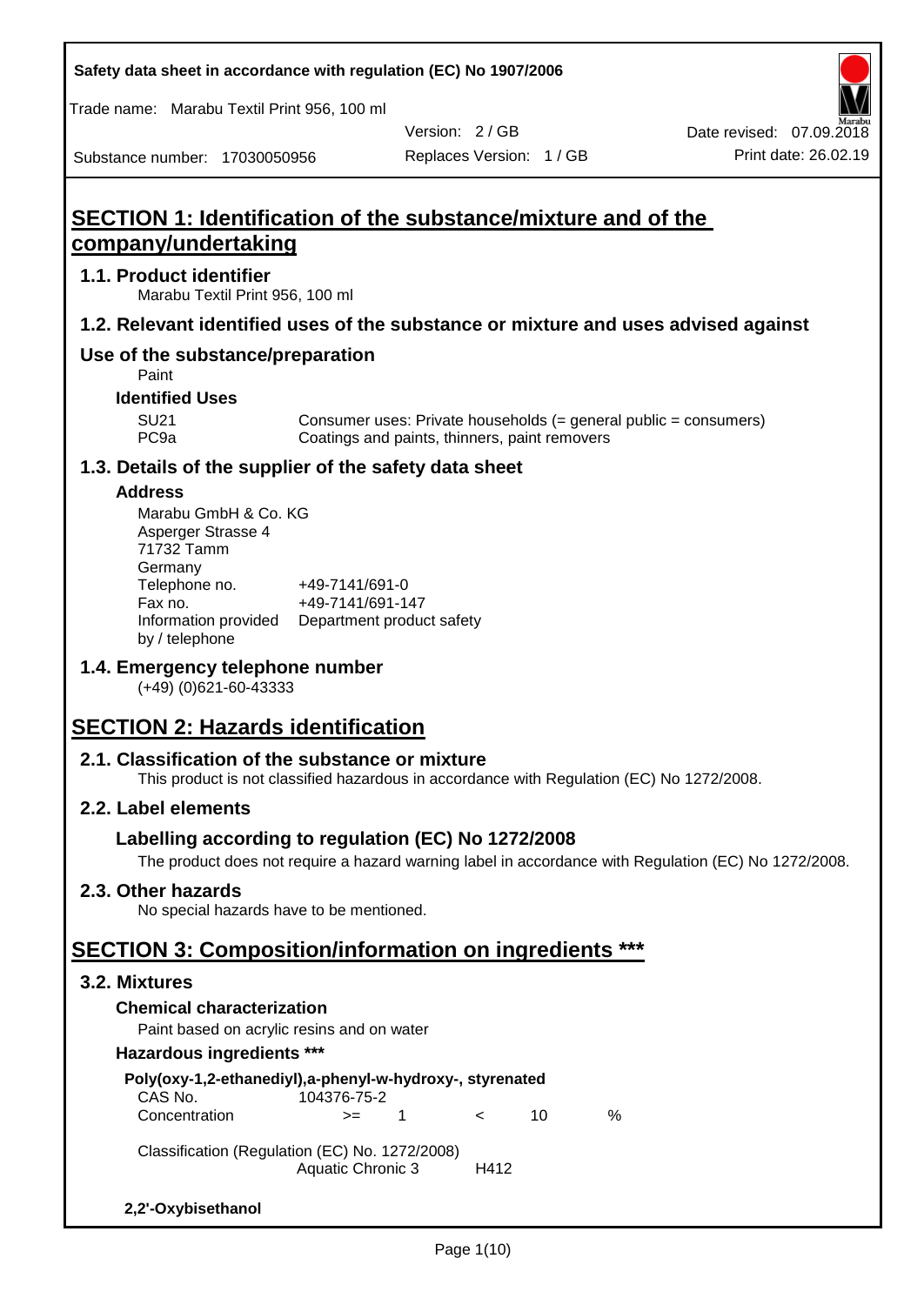| Safety data sheet in accordance with regulation (EC) No 1907/2006<br>Trade name: Marabu Textil Print 956, 100 ml |                                                                                                                         |               |                                                      |                          |      |                          |
|------------------------------------------------------------------------------------------------------------------|-------------------------------------------------------------------------------------------------------------------------|---------------|------------------------------------------------------|--------------------------|------|--------------------------|
|                                                                                                                  |                                                                                                                         | Version: 2/GB |                                                      |                          |      | Date revised: 07.09.2018 |
| Substance number: 17030050956                                                                                    |                                                                                                                         |               |                                                      | Replaces Version: 1 / GB |      | Print date: 26.02.19     |
| CAS No.<br>EINECS no.<br>Registration no.<br>Concentration                                                       | 111-46-6<br>203-872-2<br>01-2119457857-21<br>$>=$                                                                       | 1             | $\prec$                                              | 10                       | $\%$ |                          |
| Classification (Regulation (EC) No. 1272/2008)                                                                   | Acute Tox. 4<br>STOT RE 2                                                                                               |               | H302<br>H373                                         |                          |      |                          |
| <b>Bronopol (INN)</b><br>CAS No.<br>EINECS no.<br>Concentration                                                  | $52 - 51 - 7$<br>200-143-0<br>$>=$                                                                                      | 0,01          | $\,<\,$                                              | 0,1                      | $\%$ |                          |
| Classification (Regulation (EC) No. 1272/2008)                                                                   | Eye Dam. 1<br>Skin Irrit. 2<br>STOT SE 3<br>Acute Tox. 4<br>Acute Tox. 4<br>Aquatic Acute 1<br><b>Aquatic Chronic 1</b> |               | H318<br>H315<br>H335<br>H302<br>H312<br>H400<br>H410 |                          |      |                          |
| Concentration limits (Regulation (EC) No. 1272/2008)                                                             | <b>Aquatic Acute 1</b><br>Aquatic Chronic<br>1                                                                          | H400<br>H410  | $M = 1$                                              | $M = 10$                 |      |                          |
| <b>Pyrithione zinc</b><br>CAS No.<br>EINECS no.<br>Registration no.<br>Concentration                             | 13463-41-7<br>236-671-3<br>01-2119511196-46<br>$>=$                                                                     | 0,01          | $\,<\,$                                              | 0,025                    | %    |                          |
| Classification (Regulation (EC) No. 1272/2008)                                                                   | Acute Tox. 3<br>Acute Tox. 3<br>Eye Dam. 1<br><b>Aquatic Acute 1</b><br><b>Aquatic Chronic 1</b>                        |               | H301<br>H331<br>H318<br>H400<br>H410                 |                          |      |                          |
| Concentration limits (Regulation (EC) No. 1272/2008)                                                             | Aquatic Acute 1<br>Aquatic Chronic                                                                                      | H400<br>H410  |                                                      | $M = 100$<br>$M = 10$    |      |                          |
| <b>SECTION 4: First aid measures</b>                                                                             |                                                                                                                         |               |                                                      |                          |      |                          |

## **4.1. Description of first aid measures**

#### **After skin contact**

Wash with plenty of water and soap. Do NOT use solvents or thinners.

## **After eye contact**

Separate eyelids, wash the eyes thoroughly with water (15 min.). In case of irritation consult an oculist.

## **After ingestion**

Rinse mouth thoroughly with water. If larger amounts are swallowed or in the event of symptoms take medical treatment.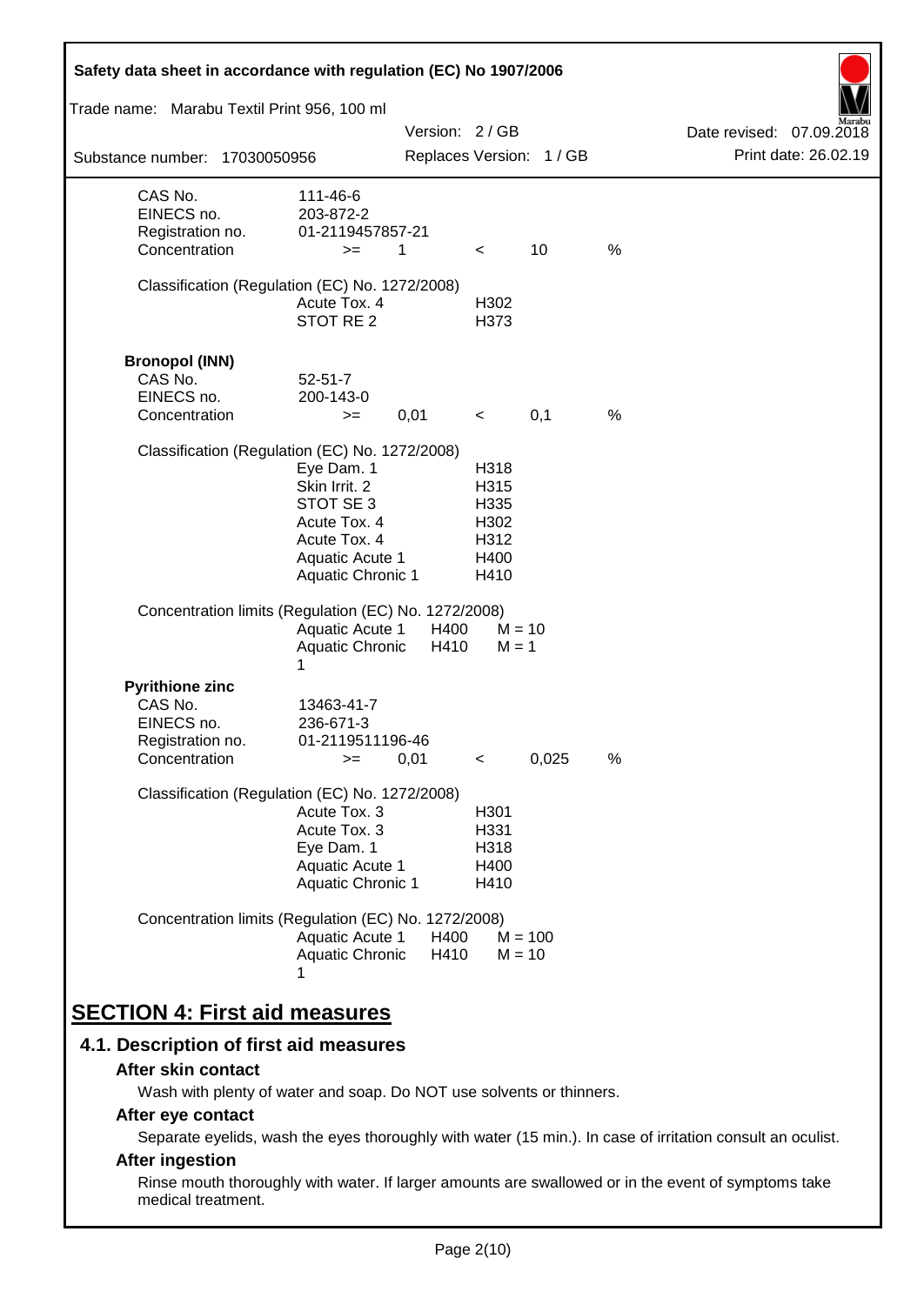Trade name: Marabu Textil Print 956, 100 ml

Version: 2 / GB

Replaces Version: 1 / GB Print date: 26.02.19 Date revised: 07.09.2018

Substance number: 17030050956

- **4.2. Most important symptoms and effects, both acute and delayed** Until now no symptoms known so far.
- **4.3. Indication of any immediate medical attention and special treatment needed Hints for the physician / treatment**

Treat symptomatically

## **SECTION 5: Firefighting measures**

## **5.1. Extinguishing media**

## **Suitable extinguishing media**

Carbon dioxide, Foam, Sand, Water

# **5.2. Special hazards arising from the substance or mixture**

In the event of fire the following can be released: Carbon monoxide (CO); Carbon dioxide (CO2); dense black smoke

## **5.3. Advice for firefighters**

## **Other information**

Collect contaminated fire-fighting water separately, must not be discharged into the drains.

## **SECTION 6: Accidental release measures**

**6.1. Personal precautions, protective equipment and emergency procedures** No particular measures required.

#### **6.2. Environmental precautions** No particular measures required.

**6.3. Methods and material for containment and cleaning up** Clean preferably with a detergent - avoid use of solvents.

#### **6.4. Reference to other sections** Information regarding Safe handling, see Section 7. Information regarding personal protective measures, see Section 8. Information regarding waste disposal, see Section 13.

## **SECTION 7: Handling and storage**

## **7.1. Precautions for safe handling**

## **Advice on safe handling**

Avoid skin and eye contact. Smoking, eating and drinking shall be prohibited in application area.

**Advice on protection against fire and explosion**

No special measures required.

## **7.2. Conditions for safe storage, including any incompatibilities Requirements for storage rooms and vessels**

Store in frostfree conditions.

## **7.3. Specific end use(s)**

Paint

## **SECTION 8: Exposure controls/personal protection \*\*\***

## **8.1. Control parameters**

**Exposure limit values \*\*\***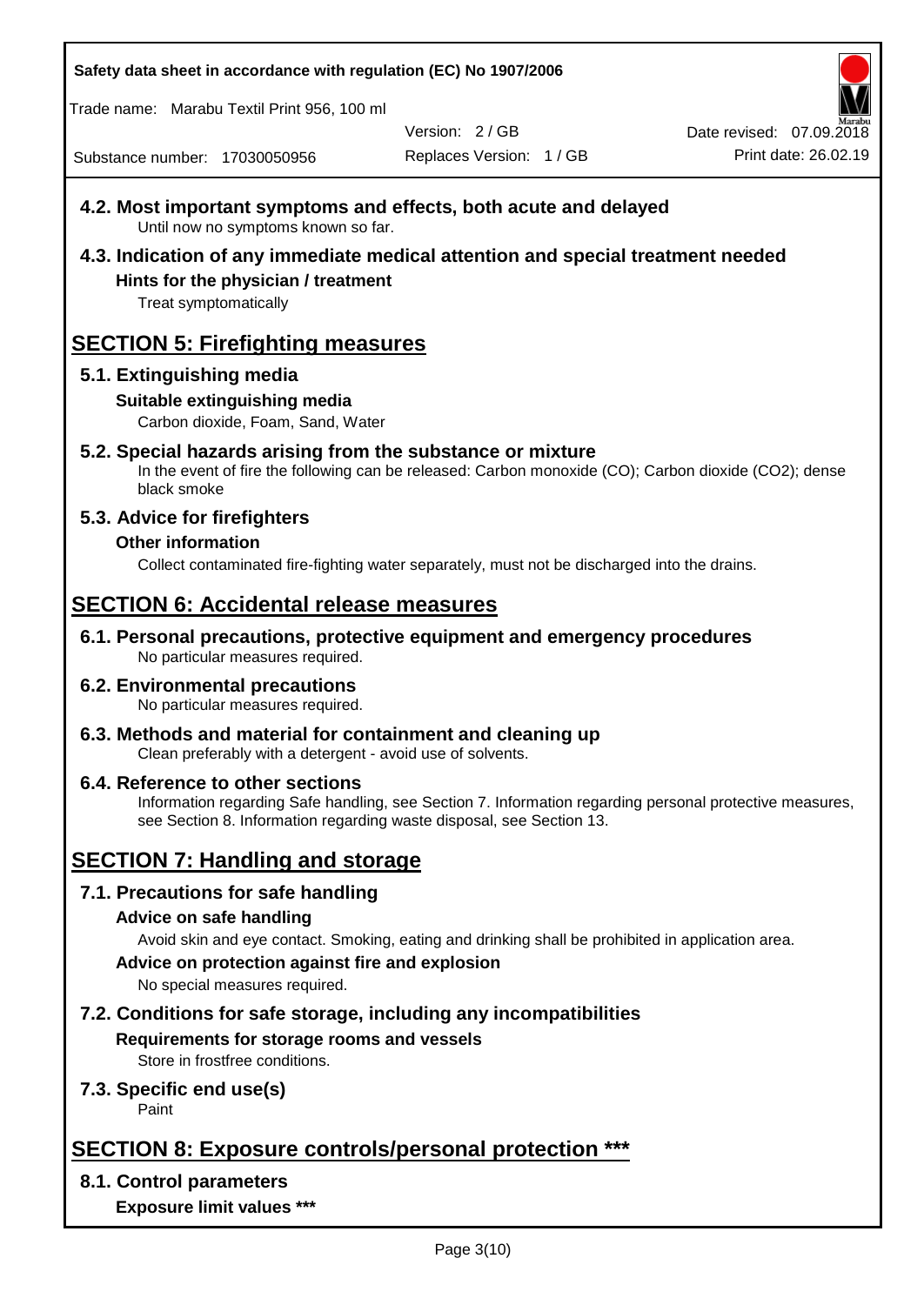| Safety data sheet in accordance with regulation (EC) No 1907/2006 |             |                                |    |                          |
|-------------------------------------------------------------------|-------------|--------------------------------|----|--------------------------|
| Trade name: Marabu Textil Print 956, 100 ml                       |             |                                |    |                          |
|                                                                   |             | Version: 2/GB                  |    | Date revised: 07.09.2018 |
| Substance number: 17030050956                                     |             | Replaces Version: 1 / GB       |    | Print date: 26.02.19     |
| 2,2'-Oxybisethanol                                                |             |                                |    |                          |
| List                                                              | EH40        |                                |    |                          |
| <b>Type</b>                                                       | <b>WEL</b>  |                                |    |                          |
| Value<br><b>Status: 2011</b>                                      | 101         | mg/m <sup>3</sup>              | 23 | ppm(V)                   |
|                                                                   |             |                                |    |                          |
| Normal and branched chain alkanes, >=C7<br>List                   | EH40        |                                |    |                          |
| Value                                                             | 1200        | mg/m <sup>3</sup>              |    |                          |
| Cycloalkanes, >=C7                                                |             |                                |    |                          |
| List                                                              | EH40        |                                |    |                          |
| Value                                                             | 800         | mg/m <sup>3</sup>              |    |                          |
| <b>Other information</b>                                          |             |                                |    |                          |
| There are not known any further control parameters.               |             |                                |    |                          |
| <b>Derived No/Minimal Effect Levels (DNEL/DMEL)</b>               |             |                                |    |                          |
| 2,2'-Oxybisethanol                                                |             |                                |    |                          |
| Type of value                                                     |             | Derived No Effect Level (DNEL) |    |                          |
| Reference group                                                   | Worker      |                                |    |                          |
| Duration of exposure                                              | Long term   |                                |    |                          |
| Route of exposure                                                 | inhalative  |                                |    |                          |
| Mode of action<br>Concentration                                   |             | Local effects<br>60            |    | mg/m <sup>3</sup>        |
|                                                                   |             |                                |    |                          |
| Type of value                                                     |             | Derived No Effect Level (DNEL) |    |                          |
| Reference group                                                   | Worker      |                                |    |                          |
| Duration of exposure                                              | Long term   |                                |    |                          |
| Route of exposure                                                 | dermal      |                                |    |                          |
| Mode of action<br>Concentration                                   |             | Systemic effects<br>106        |    | mg/kg/d                  |
|                                                                   |             |                                |    |                          |
| Type of value                                                     |             | Derived No Effect Level (DNEL) |    |                          |
| Reference group                                                   |             | Consumer                       |    |                          |
| Duration of exposure                                              | Long term   |                                |    |                          |
| Route of exposure                                                 | inhalative  | Local effects                  |    |                          |
| Mode of action<br>Concentration                                   |             | 12                             |    | mg/m <sup>3</sup>        |
|                                                                   |             |                                |    |                          |
| Type of value                                                     |             | Derived No Effect Level (DNEL) |    |                          |
| Reference group                                                   |             | Consumer                       |    |                          |
| Duration of exposure                                              | Long term   |                                |    |                          |
| Route of exposure                                                 | dermal      |                                |    |                          |
| Mode of action<br>Concentration                                   |             | Systemic effects<br>53         |    | mg/kg/d                  |
|                                                                   |             |                                |    |                          |
| <b>Predicted No Effect Concentration (PNEC)</b>                   |             |                                |    |                          |
| 2,2'-Oxybisethanol                                                |             |                                |    |                          |
| Type of value                                                     | <b>PNEC</b> |                                |    |                          |
| <b>Type</b>                                                       |             | Freshwater                     |    |                          |
| Concentration                                                     |             | 10                             |    | mg/l                     |
| Type of value                                                     | <b>PNEC</b> |                                |    |                          |
| <b>Type</b>                                                       | Saltwater   |                                |    |                          |
| Concentration                                                     |             | 1                              |    | mg/l                     |
|                                                                   | <b>PNEC</b> |                                |    |                          |
| Type of value<br><b>Type</b>                                      |             | Water (intermittent release)   |    |                          |
|                                                                   |             |                                |    |                          |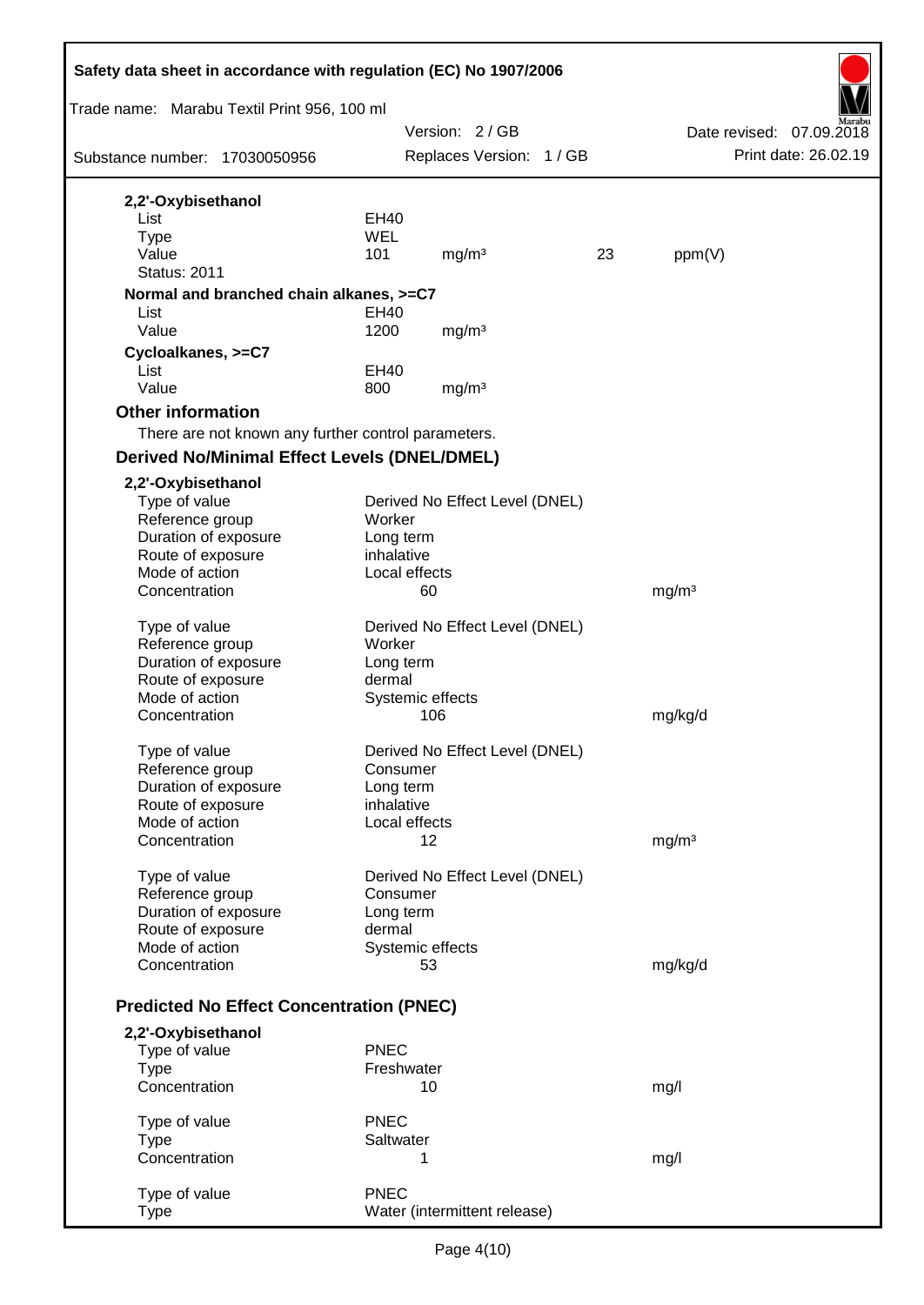| Safety data sheet in accordance with regulation (EC) No 1907/2006                                                                         |                              |                 |   |                          |
|-------------------------------------------------------------------------------------------------------------------------------------------|------------------------------|-----------------|---|--------------------------|
| Trade name: Marabu Textil Print 956, 100 ml                                                                                               |                              |                 |   |                          |
|                                                                                                                                           | Version: 2/GB                |                 |   | Date revised: 07.09.2018 |
| Substance number: 17030050956                                                                                                             | Replaces Version: 1 / GB     |                 |   | Print date: 26.02.19     |
| Concentration                                                                                                                             | 10                           |                 |   | mg/l                     |
| Type of value                                                                                                                             | <b>PNEC</b>                  |                 |   |                          |
| <b>Type</b>                                                                                                                               | Sewage treatment plant (STP) |                 |   |                          |
| Concentration                                                                                                                             | 199,5                        |                 |   | mg/l                     |
| Type of value                                                                                                                             | <b>PNEC</b>                  |                 |   |                          |
| <b>Type</b>                                                                                                                               | Freshwater sediment          |                 |   |                          |
| Concentration                                                                                                                             | 20,9                         |                 |   | mg/kg                    |
| Type of value                                                                                                                             | <b>PNEC</b>                  |                 |   |                          |
| <b>Type</b>                                                                                                                               | Marine sediment              |                 |   |                          |
| Concentration                                                                                                                             | 2,09                         |                 |   | mg/kg                    |
|                                                                                                                                           |                              |                 |   |                          |
| Type of value                                                                                                                             | <b>PNEC</b><br>Soil          |                 |   |                          |
| <b>Type</b><br>Concentration                                                                                                              | 1,53                         |                 |   | mg/kg                    |
|                                                                                                                                           |                              |                 |   |                          |
| 8.2. Exposure controls<br><b>Exposure controls</b><br>Provide adequate ventilation.<br><b>SECTION 9: Physical and chemical properties</b> |                              |                 |   |                          |
| 9.1. Information on basic physical and chemical properties                                                                                |                              |                 |   |                          |
| <b>Form</b>                                                                                                                               | liquid                       |                 |   |                          |
| <b>Colour</b>                                                                                                                             | coloured                     |                 |   |                          |
| <b>Odour</b>                                                                                                                              | odourless                    |                 |   |                          |
| <b>Odour threshold</b>                                                                                                                    |                              |                 |   |                          |
| Remarks                                                                                                                                   | No data available            |                 |   |                          |
| pH value                                                                                                                                  |                              |                 |   |                          |
| Value                                                                                                                                     | $\overline{7}$               | to              | 9 |                          |
| Temperature                                                                                                                               | 20                           | $\rm ^{\circ}C$ |   |                          |
| Method                                                                                                                                    | <b>WTW PH 340</b>            |                 |   |                          |
| <b>Melting point</b>                                                                                                                      |                              |                 |   |                          |
| Remarks                                                                                                                                   | not determined               |                 |   |                          |
| <b>Freezing point</b>                                                                                                                     |                              |                 |   |                          |
| Remarks                                                                                                                                   | not determined               |                 |   |                          |
| Initial boiling point and boiling range                                                                                                   |                              |                 |   |                          |
| Value                                                                                                                                     | 100<br>appr.                 |                 |   | $\rm ^{\circ}C$          |
| Pressure                                                                                                                                  | 1.013                        | hPa             |   |                          |
| Source                                                                                                                                    | Literature value             |                 |   |                          |
| <b>Flash point</b>                                                                                                                        |                              |                 |   |                          |
| Remarks                                                                                                                                   | Not applicable               |                 |   |                          |
| Evaporation rate (ether $= 1$ ) :                                                                                                         |                              |                 |   |                          |
| Remarks                                                                                                                                   | not determined               |                 |   |                          |
| <b>Flammability (solid, gas)</b><br>Not applicable                                                                                        |                              |                 |   |                          |
| Upper/lower flammability or explosive limits                                                                                              |                              |                 |   |                          |
| Remarks                                                                                                                                   | not determined               |                 |   |                          |
| Vapour pressure                                                                                                                           |                              |                 |   |                          |
|                                                                                                                                           |                              |                 |   |                          |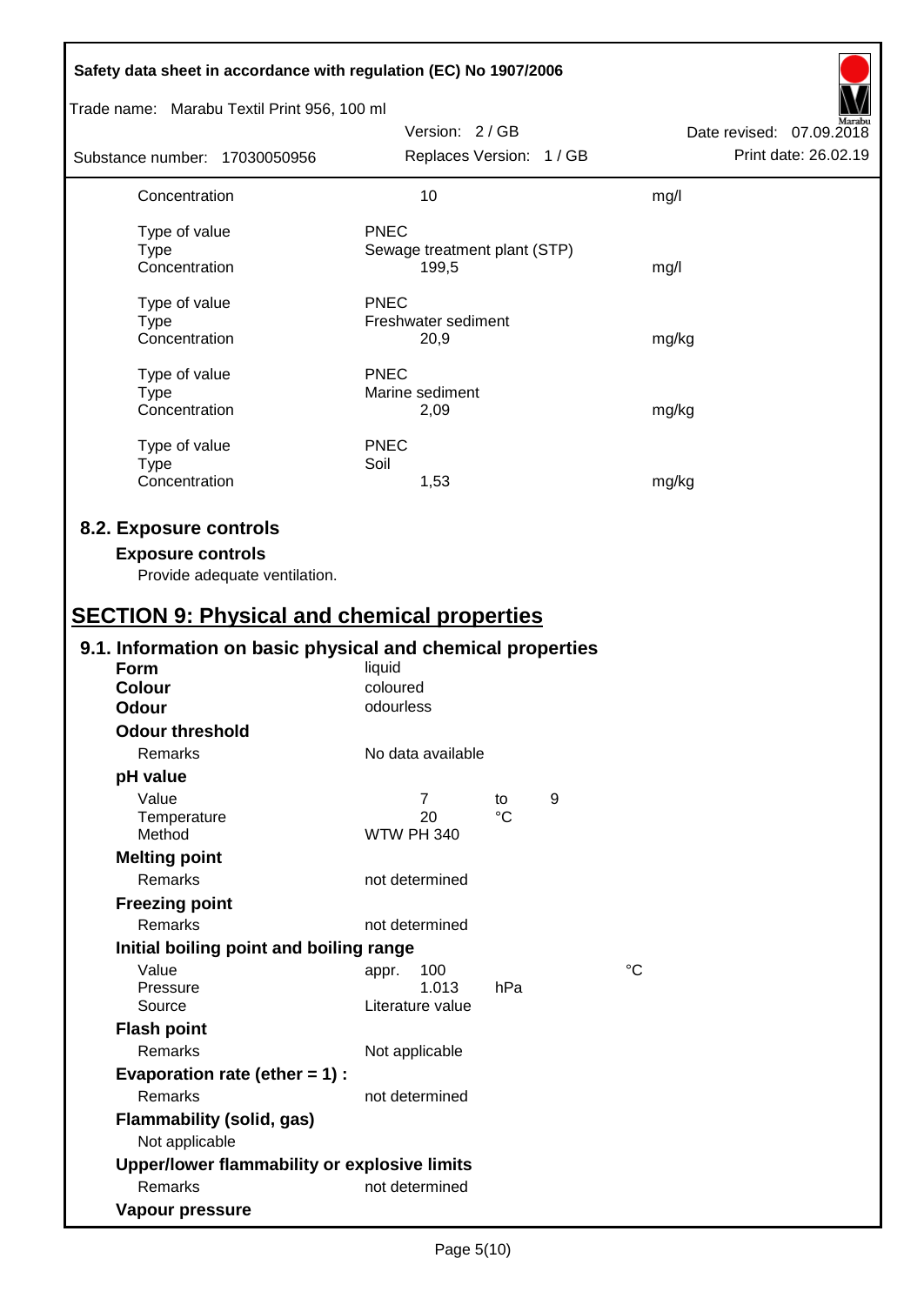| Safety data sheet in accordance with regulation (EC) No 1907/2006                    |                                                                   |                          |
|--------------------------------------------------------------------------------------|-------------------------------------------------------------------|--------------------------|
| Trade name: Marabu Textil Print 956, 100 ml                                          | Version: 2/GB                                                     | Date revised: 07.09.2018 |
| Substance number: 17030050956                                                        | Replaces Version: 1 / GB                                          | Print date: 26.02.19     |
| Value                                                                                | 23<br>appr.                                                       | hPa                      |
| Temperature<br>Method                                                                | $^{\circ}C$<br>20<br>Value taken from the literature              |                          |
| <b>Vapour density</b>                                                                |                                                                   |                          |
| Remarks                                                                              | not determined                                                    |                          |
| <b>Density</b>                                                                       |                                                                   |                          |
| Value                                                                                | 1,24<br>20<br>°C                                                  | g/cm <sup>3</sup>        |
| Temperature<br>Method                                                                | <b>DIN EN ISO 2811</b>                                            |                          |
| Solubility in water                                                                  |                                                                   |                          |
| Remarks                                                                              | miscible                                                          |                          |
| Ignition temperature                                                                 |                                                                   |                          |
| Remarks                                                                              | not determined                                                    |                          |
| <b>Viscosity</b>                                                                     |                                                                   |                          |
| dynamic                                                                              |                                                                   |                          |
| Value<br>Temperature                                                                 | 10000<br>25000<br>to<br>$^{\circ}C$<br>20                         | mPa.s                    |
| Method                                                                               | <b>Brookfield</b>                                                 |                          |
| 9.2. Other information<br><b>Other information</b><br>None known                     |                                                                   |                          |
| <b>SECTION 10: Stability and reactivity</b>                                          |                                                                   |                          |
| 10.1. Reactivity<br>None                                                             |                                                                   |                          |
| 10.2. Chemical stability<br>No hazardous reactions known.                            |                                                                   |                          |
| 10.3. Possibility of hazardous reactions<br>No hazardous reactions known.            |                                                                   |                          |
| 10.4. Conditions to avoid<br>No hazardous reactions known.                           |                                                                   |                          |
| 10.5. Incompatible materials<br>None                                                 |                                                                   |                          |
| 10.6. Hazardous decomposition products<br>No hazardous decomposition products known. |                                                                   |                          |
| <b>SECTION 11: Toxicological information</b>                                         |                                                                   |                          |
| 11.1. Information on toxicological effects                                           |                                                                   |                          |
| <b>Acute dermal toxicity</b>                                                         |                                                                   |                          |
| Remarks                                                                              | Based on available data, the classification criteria are not met. |                          |
| <b>Acute inhalational toxicity</b>                                                   |                                                                   |                          |
| Remarks                                                                              | Based on available data, the classification criteria are not met. |                          |
| <b>Skin corrosion/irritation</b>                                                     |                                                                   |                          |
| Remarks                                                                              | Based on available data, the classification criteria are not met. |                          |
| Serious eye damage/irritation                                                        |                                                                   |                          |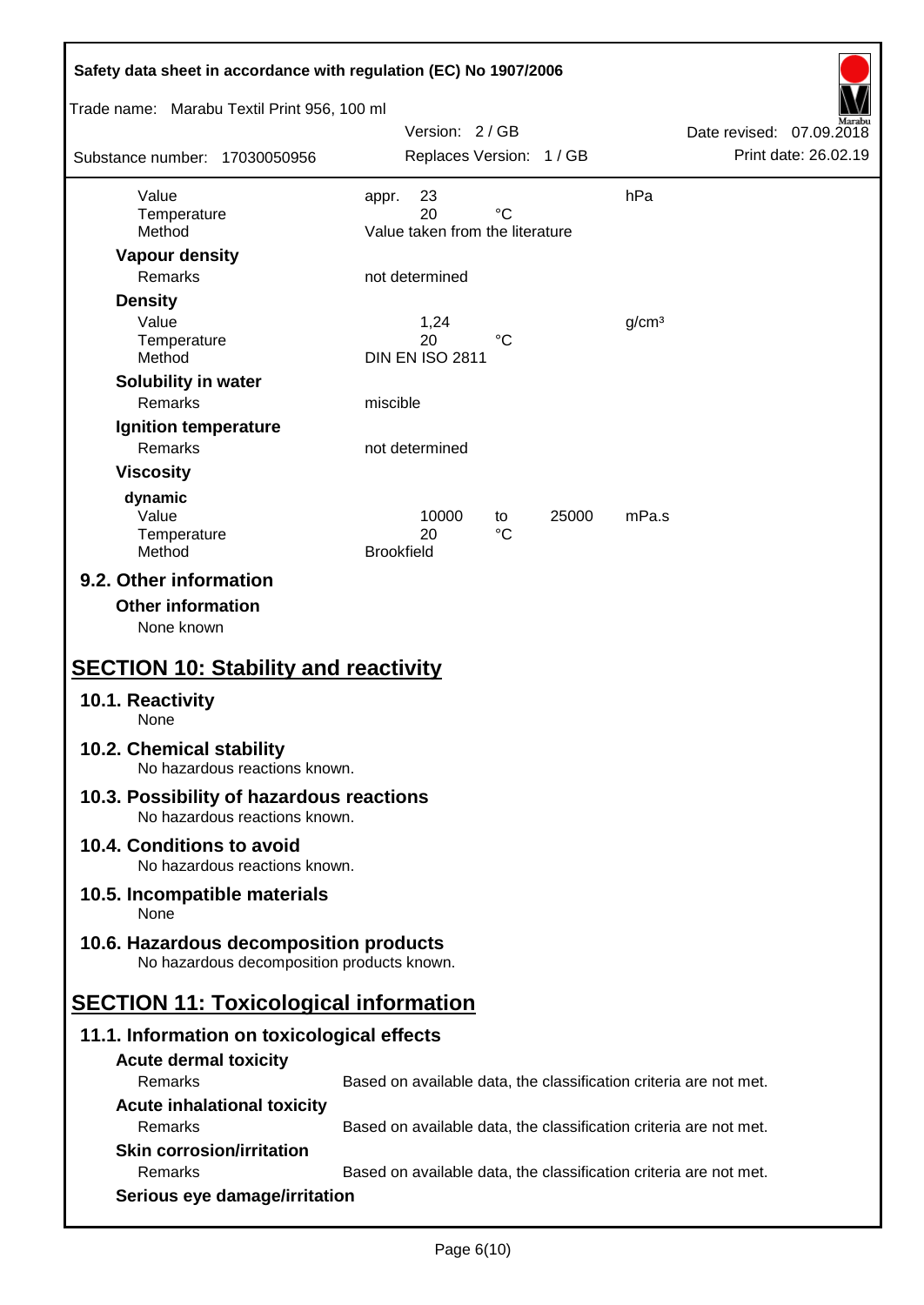| Safety data sheet in accordance with regulation (EC) No 1907/2006 |
|-------------------------------------------------------------------|
|-------------------------------------------------------------------|

Trade name: Marabu Textil Print 956, 100 ml

| Substance number: 17030050956 |                                              | Version: 2/GB | Replaces Version: 1 / GB |                                                                   | Date revised: 07.09.2018 | Marabu<br>Print date: 26.02.19 |
|-------------------------------|----------------------------------------------|---------------|--------------------------|-------------------------------------------------------------------|--------------------------|--------------------------------|
| <b>Remarks</b>                |                                              |               |                          | Based on available data, the classification criteria are not met. |                          |                                |
| <b>Sensitization</b>          |                                              |               |                          |                                                                   |                          |                                |
| <b>Remarks</b>                |                                              |               |                          | Based on available data, the classification criteria are not met. |                          |                                |
| <b>Mutagenicity</b>           |                                              |               |                          |                                                                   |                          |                                |
| <b>Remarks</b>                |                                              |               |                          | Based on available data, the classification criteria are not met. |                          |                                |
| <b>Reproductive toxicity</b>  |                                              |               |                          |                                                                   |                          |                                |
| <b>Remarks</b>                |                                              |               |                          | Based on available data, the classification criteria are not met. |                          |                                |
| Carcinogenicity               |                                              |               |                          |                                                                   |                          |                                |
| <b>Remarks</b>                |                                              |               |                          | Based on available data, the classification criteria are not met. |                          |                                |
|                               | <b>Specific Target Organ Toxicity (STOT)</b> |               |                          |                                                                   |                          |                                |
| Single exposure               |                                              |               |                          |                                                                   |                          |                                |
| <b>Remarks</b>                |                                              |               |                          | Based on available data, the classification criteria are not met. |                          |                                |
| <b>Repeated exposure</b>      |                                              |               |                          |                                                                   |                          |                                |
| Remarks                       |                                              |               |                          | Based on available data, the classification criteria are not met. |                          |                                |

#### **Aspiration hazard**

Based on available data, the classification criteria are not met.

#### **Experience in practice**

Provided all the recommended protective and safety precautions are taken, experience shows that no risk to health can be expected.

#### **Other information**

There are no data available on the mixture itself.

The mixture has been assessed following the additivity method of the GHS/CLP Regulation (EC) No 1272/2008.

## **SECTION 12: Ecological information**

## **12.1. Toxicity**

#### **General information**

There are no data available on the mixture itself.Do not allow to enter drains or water courses.The mixture has been assessed following the summation method of the CLP Regulation (EC) No 1272/2008 and is not classified as dangerous for the environment, but contains substance(s) dangerous for the environment. See section 3 for further details.

## **12.2. Persistence and degradability**

#### **General information**

There are no data available on the mixture itself.

#### **12.3. Bioaccumulative potential**

#### **General information**

There are no data available on the mixture itself.

#### **12.4. Mobility in soil**

#### **General information**

There are no data available on the mixture itself.

# **12.5. Results of PBT and vPvB assessment**

## **General information**

There are no data available on the mixture itself.

#### **12.6. Other adverse effects**

#### **General information**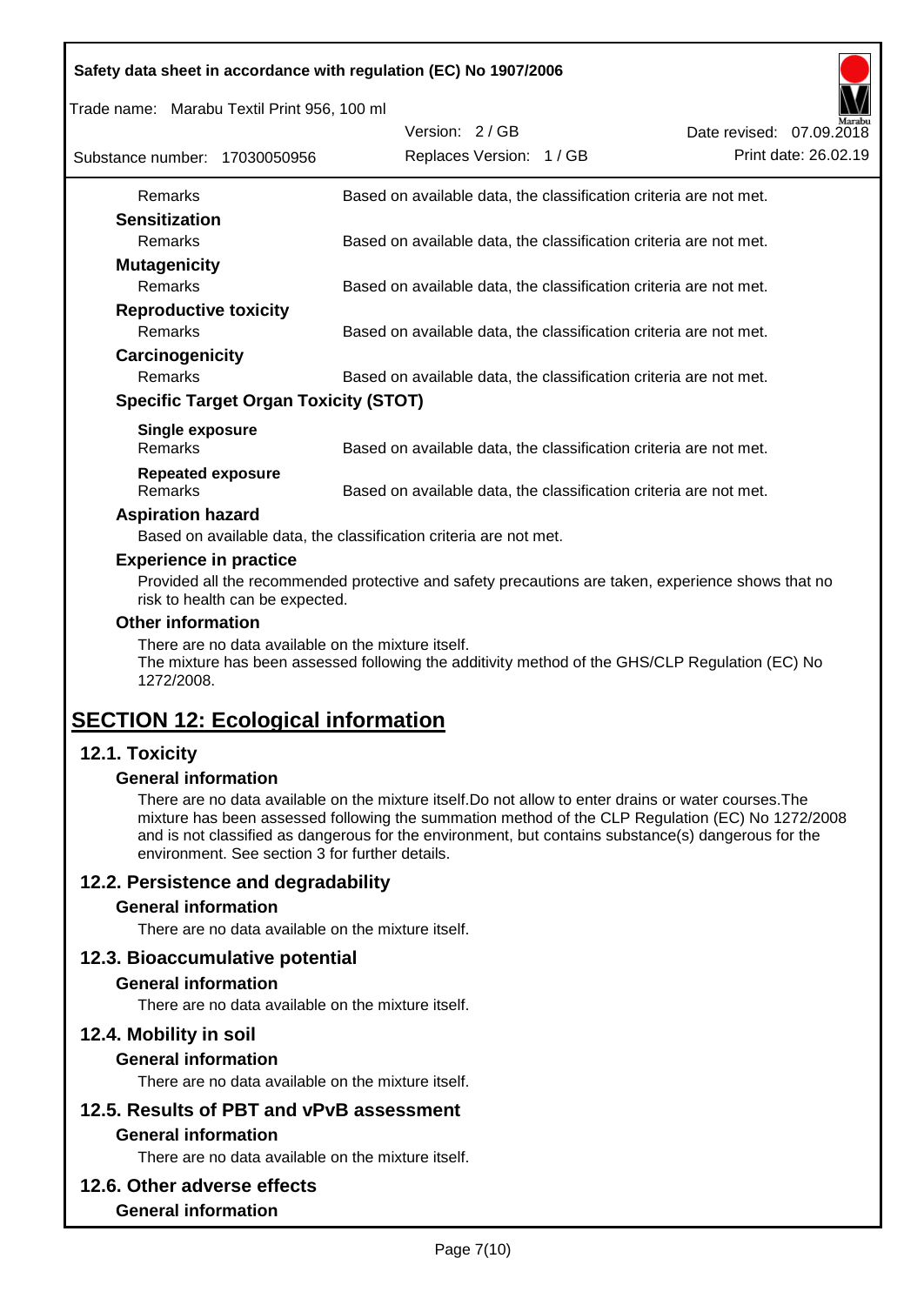Trade name: Marabu Textil Print 956, 100 ml

Version: 2 / GB

Substance number: 17030050956

Replaces Version: 1 / GB Print date: 26.02.19 Date revised: 07.09.2018

There are no data available on the mixture itself.

## **SECTION 13: Disposal considerations**

#### **13.1. Waste treatment methods**

#### **Disposal recommendations for the product**

The product can be placed with other household refuse. Small residues in containers can be washed-out with water and put into the drainage system.

#### **Disposal recommendations for packaging**

Packaging that cannot be cleaned should be disposed off as product waste. Completely emptied packagings can be given for recycling.

## **SECTION 14: Transport information**

#### **Land transport ADR/RID**

Non-dangerous goods

- **14.1. UN number**
	- UN -
- **14.2. UN proper shipping name**

| 14.3. Transport hazard class(es) |   |
|----------------------------------|---|
| Class                            |   |
| Label                            |   |
| 14.4. Packing group              |   |
| Packing group                    |   |
| <b>Transport category</b>        | 0 |
| 14.5. Environmental hazards      |   |

#### **Marine transport IMDG/GGVSee**

The product does not constitute a hazardous substance in sea transport.

- **14.1. UN number**
	- UN -

-

- **14.2. UN proper shipping name**
- **14.3. Transport hazard class(es) Class** 
	- Subsidiary risk
- **14.4. Packing group**
	- Packing group
- **14.5. Environmental hazards**

no

#### **Air transport ICAO/IATA**

The product does not constitute a hazardous substance in air transport.

- **14.1. UN number**
- UN -

-

- **14.2. UN proper shipping name**
- **14.3. Transport hazard class(es)** Class Subsidiary risk **14.4. Packing group** Packing group **14.5. Environmental hazards**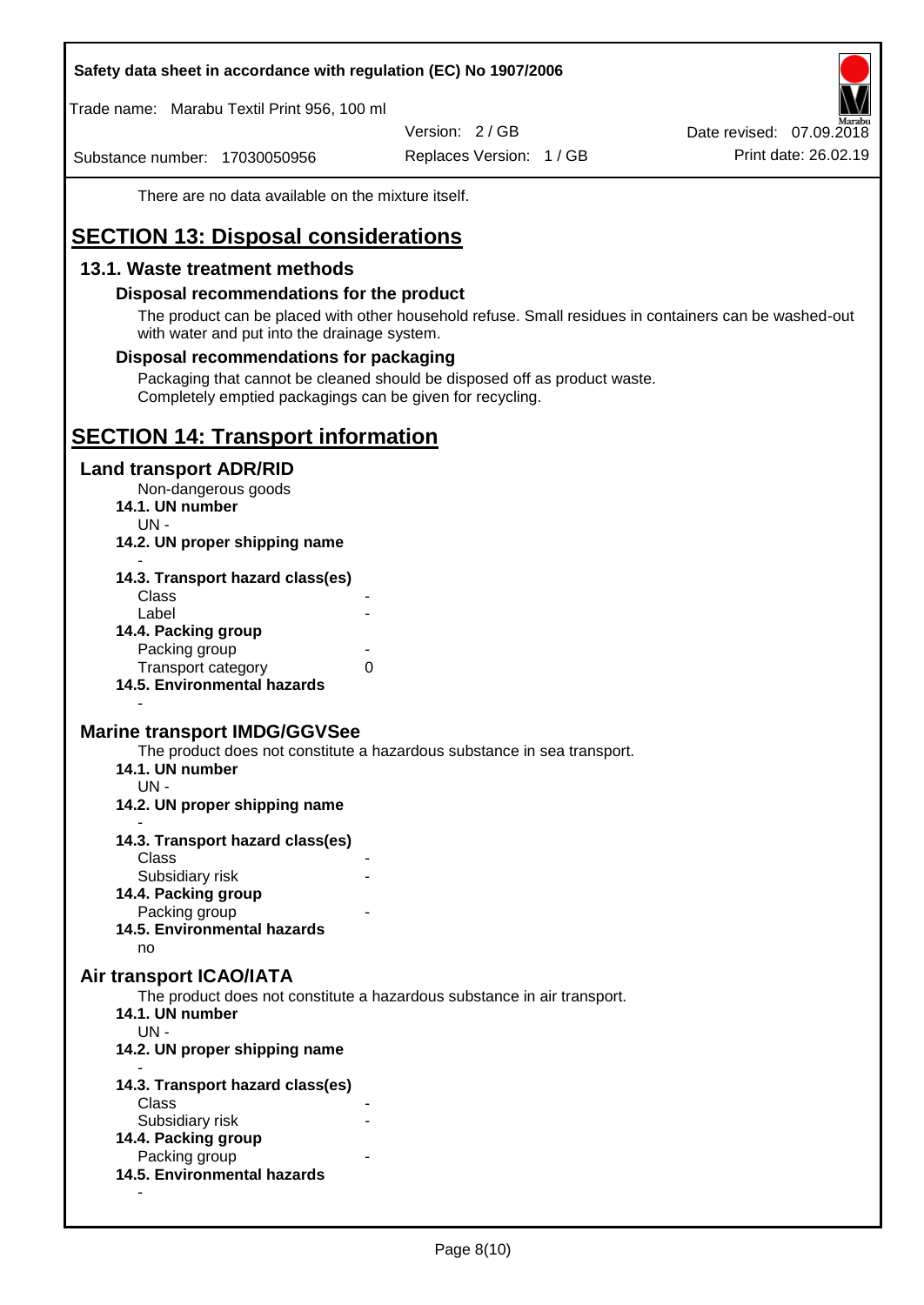| Trade name: Marabu Textil Print 956, 100 ml                                                                                                                                                                             |                                                                                                                                                                             |                                                  |
|-------------------------------------------------------------------------------------------------------------------------------------------------------------------------------------------------------------------------|-----------------------------------------------------------------------------------------------------------------------------------------------------------------------------|--------------------------------------------------|
| Substance number: 17030050956                                                                                                                                                                                           | Version: 2/GB<br>Replaces Version: 1 / GB                                                                                                                                   | Date revised: 07.09.2018<br>Print date: 26.02.19 |
| Information for all modes of transport<br>14.6. Special precautions for user<br>Transport within the user's premises:                                                                                                   | Always transport in closed containers that are upright and secure.<br>Ensure that persons transporting the product know what to do in the event of an accident or spillage. |                                                  |
| <b>Other information</b><br>no                                                                                                                                                                                          | 14.7. Transport in bulk according to Annex II of Marpol and the IBC Code                                                                                                    |                                                  |
| <b>SECTION 15: Regulatory information ***</b>                                                                                                                                                                           |                                                                                                                                                                             |                                                  |
| or mixture                                                                                                                                                                                                              | 15.1. Safety, health and environmental regulations/legislation specific for the substance                                                                                   |                                                  |
| <b>VOC ***</b>                                                                                                                                                                                                          |                                                                                                                                                                             |                                                  |
| VOC (EU)<br>VOC (EU)                                                                                                                                                                                                    | 8,99<br>%<br>111,4<br>g/l                                                                                                                                                   |                                                  |
| <b>Other information</b>                                                                                                                                                                                                |                                                                                                                                                                             |                                                  |
|                                                                                                                                                                                                                         | The product does not contain substances of very high concern (SVHC).                                                                                                        |                                                  |
| <b>Other information</b>                                                                                                                                                                                                |                                                                                                                                                                             |                                                  |
| All components are contained in the AICS inventory.<br>All components are contained in the DSL inventory.<br>All components are contained in the IECSC inventory.<br>All components are contained in the ECL inventory. | All components are contained in the TSCA inventory or exempted.                                                                                                             |                                                  |
| 15.2. Chemical safety assessment                                                                                                                                                                                        | For this preparation a chemical safety assessment has not been carried out.                                                                                                 |                                                  |
| <b>SECTION 16: Other information</b>                                                                                                                                                                                    |                                                                                                                                                                             |                                                  |
| Hazard statements listed in Chapter 3                                                                                                                                                                                   |                                                                                                                                                                             |                                                  |
| H <sub>301</sub>                                                                                                                                                                                                        | Toxic if swallowed.                                                                                                                                                         |                                                  |
| H302                                                                                                                                                                                                                    | Harmful if swallowed.                                                                                                                                                       |                                                  |
| H312<br>H315                                                                                                                                                                                                            | Harmful in contact with skin.<br>Causes skin irritation.                                                                                                                    |                                                  |
| H318                                                                                                                                                                                                                    | Causes serious eye damage.                                                                                                                                                  |                                                  |
| H331                                                                                                                                                                                                                    | Toxic if inhaled.                                                                                                                                                           |                                                  |
| H335                                                                                                                                                                                                                    | May cause respiratory irritation.                                                                                                                                           |                                                  |
| H373                                                                                                                                                                                                                    | May cause damage to organs through prolonged or repeated exposure:                                                                                                          |                                                  |
| H400                                                                                                                                                                                                                    | Very toxic to aquatic life.                                                                                                                                                 |                                                  |
| H410                                                                                                                                                                                                                    | Very toxic to aquatic life with long lasting effects.                                                                                                                       |                                                  |
| H412                                                                                                                                                                                                                    | Harmful to aquatic life with long lasting effects.                                                                                                                          |                                                  |
| <b>CLP categories listed in Chapter 3</b>                                                                                                                                                                               |                                                                                                                                                                             |                                                  |
| Acute Tox. 3                                                                                                                                                                                                            | Acute toxicity, Category 3                                                                                                                                                  |                                                  |
| Acute Tox. 4                                                                                                                                                                                                            | Acute toxicity, Category 4                                                                                                                                                  |                                                  |
| Aquatic Acute 1<br><b>Aquatic Chronic 1</b>                                                                                                                                                                             | Hazardous to the aquatic environment, acute, Category 1<br>Hazardous to the aquatic environment, chronic, Category 1                                                        |                                                  |
| <b>Aquatic Chronic 3</b>                                                                                                                                                                                                | Hazardous to the aquatic environment, chronic, Category 3                                                                                                                   |                                                  |
| Eye Dam. 1                                                                                                                                                                                                              | Serious eye damage, Category 1                                                                                                                                              |                                                  |
| Skin Irrit. 2                                                                                                                                                                                                           | Skin irritation, Category 2                                                                                                                                                 |                                                  |
| STOT RE <sub>2</sub><br>STOT SE 3                                                                                                                                                                                       | Specific target organ toxicity - repeated exposure, Category 2<br>Specific target organ toxicity - single exposure, Category 3                                              |                                                  |
| <b>Supplemental information</b>                                                                                                                                                                                         |                                                                                                                                                                             |                                                  |
|                                                                                                                                                                                                                         |                                                                                                                                                                             |                                                  |